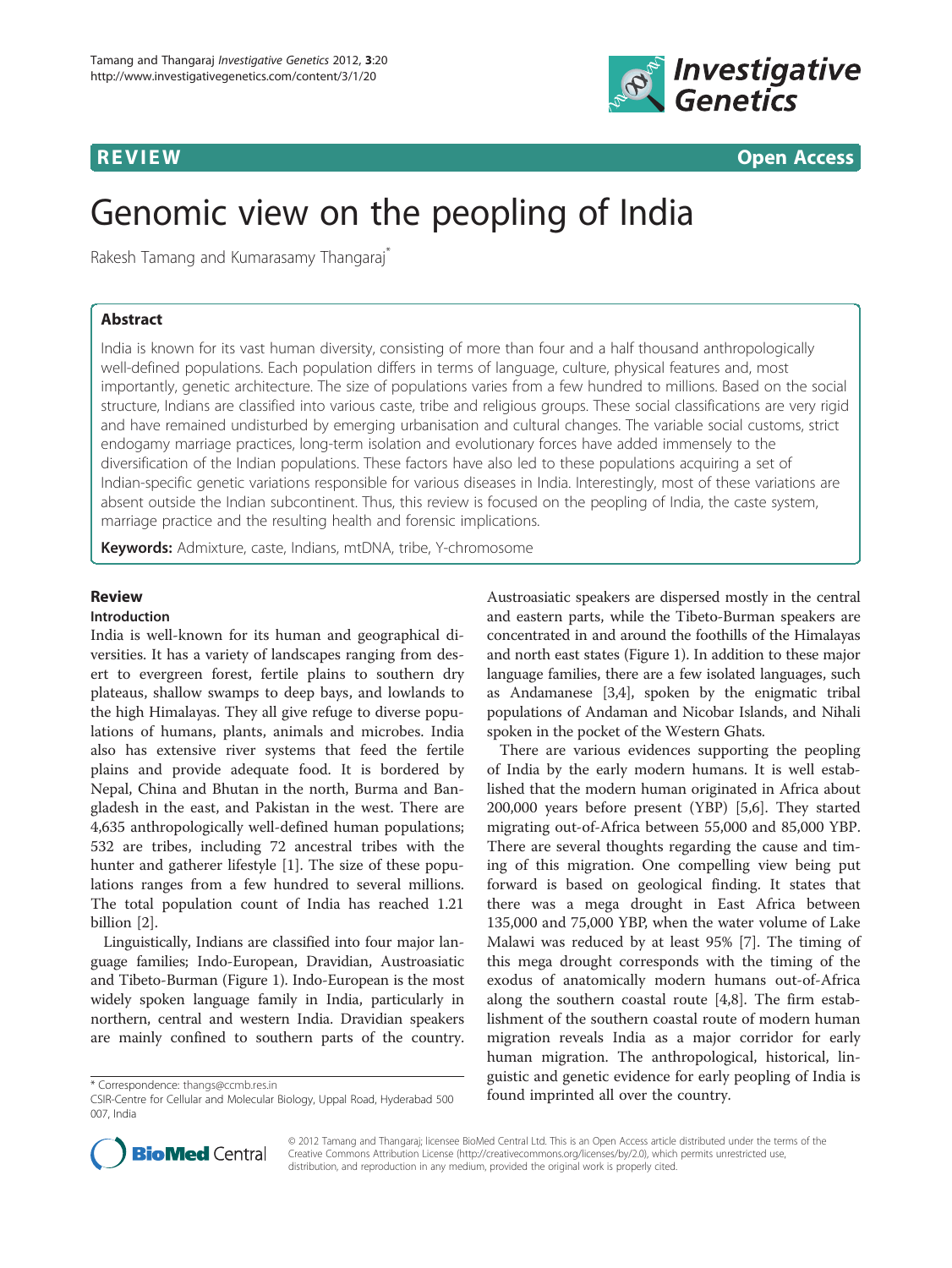<span id="page-1-0"></span>

Recently, archaeological evidence supporting the early peopling of India was discovered in the Kurnool district of Andhra Pradesh, one of the southern Indian states [[9,10\]](#page-6-0). This study shows that the country was inhabited by modern humans before and after the Toba eruption around 74,000 YBP. The evidence is in the form of stone tools. The stone tools of this study most likely resemble contemporaneous Homo sapiens technologies in Africa. Further, a partial cranium recovered from Narmada Basin was dated back to around 300,000 to 250,000 YBP [[11,12\]](#page-6-0). Over the past two decades, several independent studies have been carried out in various Indian populations with ancient and modern DNA using haploid and diploid markers. Almost all the studies found signs of early settlement by the first group of modern human venturing out-of-Africa and very recent gene flow from west and east Eurasia [\[4,8](#page-6-0),[13](#page-6-0)-[34\]](#page-7-0).

There has been tremendous interest among historians, archaeologists, anthropologists, linguists and geneticists to understand the unique structure of Indian populations and their affinities with the rest of the world. Most importantly, researchers working on various diseases often find that disease-causing genetic variations are different in Indian populations. During the last two decades, many exciting observations have been made regarding Indian people by several investigators; however, these findings have remained scattered. Thus, we have made an attempt to present an overview of the peopling of India, the caste system, endogamous

marriage practice, and the resulting health and forensic implications.

## Evidence of the first out-of-Africa human in the Indian subcontinent

An interesting finding about the Indian population is the evidence of the early settlement in Andaman and Nicobar Islands by a group of modern humans, whose ancestors made the first journey out-of-Africa. The Andaman and Nicobar Islands are located in the Bay of Bengal (Figure 1). The study of the isolated people of these islands provides important clues to the evolution and dispersal of early modern humans. There live two groups of tribes in the Andaman and Nicobar Islands: those who share physical features with African pygmies and other similarly featured Asian people, such as short stature, dark skin, peppercorn hair, and scant body hair; and those who share physical features with the Chinese, Malays and Burmese. Linguistically, the people of Andaman Islands can be divided into Little Andaman and the Great Andaman groups. The Little Andaman group is divided into three branches, the Onge, Sentinelese and Jarawa. The Great Andaman group is divided into the Northern and Southern groups [\[3](#page-6-0)].

There are fewer archaeological and genetic records on the origin of Andaman Islanders. Our group [[35\]](#page-7-0) and Endicott and his group [[15](#page-6-0)] undertook parallel studies on the people of Andaman and Nicobar Islands. The latter group dealt with the ancient remains of these populations using mitochondrial DNA (mtDNA), while we studied modern DNA using mtDNA and Y-chromosomal markers [\[4](#page-6-0)[,35](#page-7-0)]. Surprisingly, both of the studies established Andamanese affinity with Asian populations. Subsequently, we performed a high resolution study using complete mtDNA of the Onge and Greater Andamanese. We found unique mutations in their mtDNA. Hence, we have assigned two novel haplogroups, M31 and M32, and estimated the age of these haplogroups to be about 65,000 years. This suggests an ancient origin of the people of Andaman and Nicobar Islands and long-term isolation [[4\]](#page-6-0). Even though researchers have come forward with different time estimates on the peopling of Andaman and Nicobar Islands [[36](#page-7-0)], the early peopling of this region cannot be ruled out [[36](#page-7-0),[37](#page-7-0)]. Recently, our study using 560,123 autosomal SNPs suggested a unique genetic identity of the Andamanese and ancient isolation from mainland south Asian populations. However, they shared genetic affinities with ancient south Indians (ASI) [[30](#page-7-0)].

### The caste system in India

India is a land of social stratifications, such as castes, tribes and religious groups. Although the precise date of origin for the caste system in India is unclear, the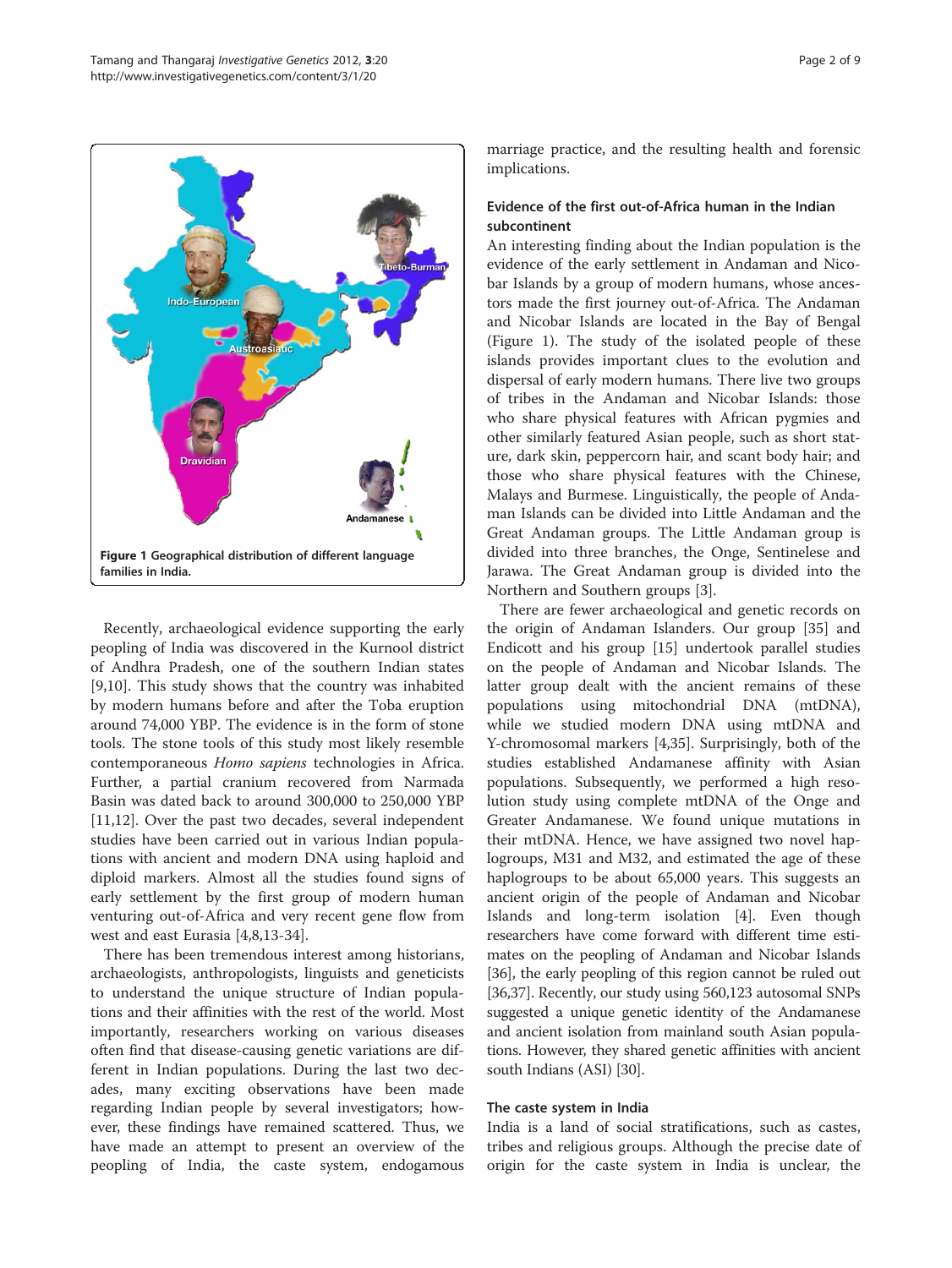written evidence about the organisation of the caste system exists in the Rig Veda, which was written between 1700 and 1100 BC [\[38](#page-7-0)]. Caste is a social hierarchy based on occupation. There are four broad categories of castes in Hindu society: Brahmin, Kshatriya, Vaishya and Sudra. Each caste is known to perform a specific duty. Brahmins perform rituals and are in charge of teaching society; Kshatriyas are rulers and warriors, and are involved in ruling and defending the territories; Vaishyas are cultivators and businessmen; Sudras rank last in society and are labourers by profession. Each caste is further subdivided into smaller units generally known as subcastes, which in turn are further divided into multiple exogamous clans known as Gotras. The caste system governs all social, religious and economic activities of the people. The long-term social boundaries and endogamy practice among all social groups has given birth to diverse, population-specific social traditions and the development of distinct linguistic dialects [[39\]](#page-7-0). The divergent endogamous cultural and social structures are helpful in understanding genetic variation among the populations and their ancestry [\[39](#page-7-0)].

There are several genetic studies on the caste systems in India based on mtDNA and Y-chromosome markers  $[16, 19, 33, 34, 40-44]$ . These studies reveal that the origin of the caste system is mainly rooted in male-mediated Indo-Aryan migration that pushed indigenous Dravidian speaking populations towards southern India and Sri Lanka, and suggest that the Indo-Aryans established themselves as the upper caste [\[39\]](#page-7-0). Further, it has been shown that the caste populations are closer to Europeans and Central Asians and differ significantly from tribal populations [[34,39](#page-7-0),[43](#page-7-0),[45](#page-7-0)]. These studies succeeded in drawing a trend to investigate the integrity of the caste system. Most of the researchers started by including the Indo-Aryan invasion concept in their studies, assuming that it was a universally accepted and proven fact [[33](#page-7-0),[46](#page-7-0)-[50\]](#page-7-0).

# Emergence of caste system in India and its amalgamation with the waves of migrations

A noteworthy view can be put forward on the development and maintenance of the caste system on the basis of genetic observations (Figure 2) [\[33,51,52](#page-7-0)]. The ancestral tribes might have given birth to various subtribes over time. Some of the subtribes might have migrated and gradually established themselves as lower caste groups through better knowledge of procuring necessary resources. Further, the empowerments of some of the lower caste group might have helped them to establish themselves as middle caste groups. Increased mastery over technological and economic measures among some of the middle caste group might have facilitated attainment of the upper caste level (Figure 2), thus giving rise



to a complete caste system. Hence, a person's profession became the symbol of the caste to which he or she belonged. As time passed, the caste system might have fortified itself in society by dividing populations into several endogamous pockets, and has undoubtedly played an essential role in shaping present day Indian genetic architecture. Furthermore, India has witnessed several waves of immigrations. The immigrants were absorbed into different hierarchal levels of the caste system (Figure 2).

### No support for the Aryan invasion

Even though there is a continued debate on the Aryan migration into India, detectable gene flow from west Eurasia has been shown by many studies [[13,16,23,24](#page-6-0)[,30-32,44,51,53](#page-7-0)]. Interestingly, we have detected gene flow from the west prior to the Aryan invasion [[30](#page-7-0),[32](#page-7-0)]. There is now universal agreement that various Indian populations share a common late Pleistocene maternal and paternal ancestry, along with detectable east and west Eurasian ancestries [[31,54](#page-7-0)]. Using hundreds of thousands of autosomal markers, we illustrated that the Indian populations have two major distinct ancestry components; one restricted to southern India, the second one restricted to the northern region of India [[30,32\]](#page-7-0). It is noteworthy that both of the ancestry components show higher haplotypic diversity than those predominant in west Eurasia [[32](#page-7-0)]. This rejects the idea of an Aryan invasion/migration and suggests an ancient demographic history and/or higher long-term larger effective population size in India than in west Eurasia.

#### Genetic structure of ancient India Indigenous population

During the past two decades, we have witnessed remarkable advancements in technology. We have advanced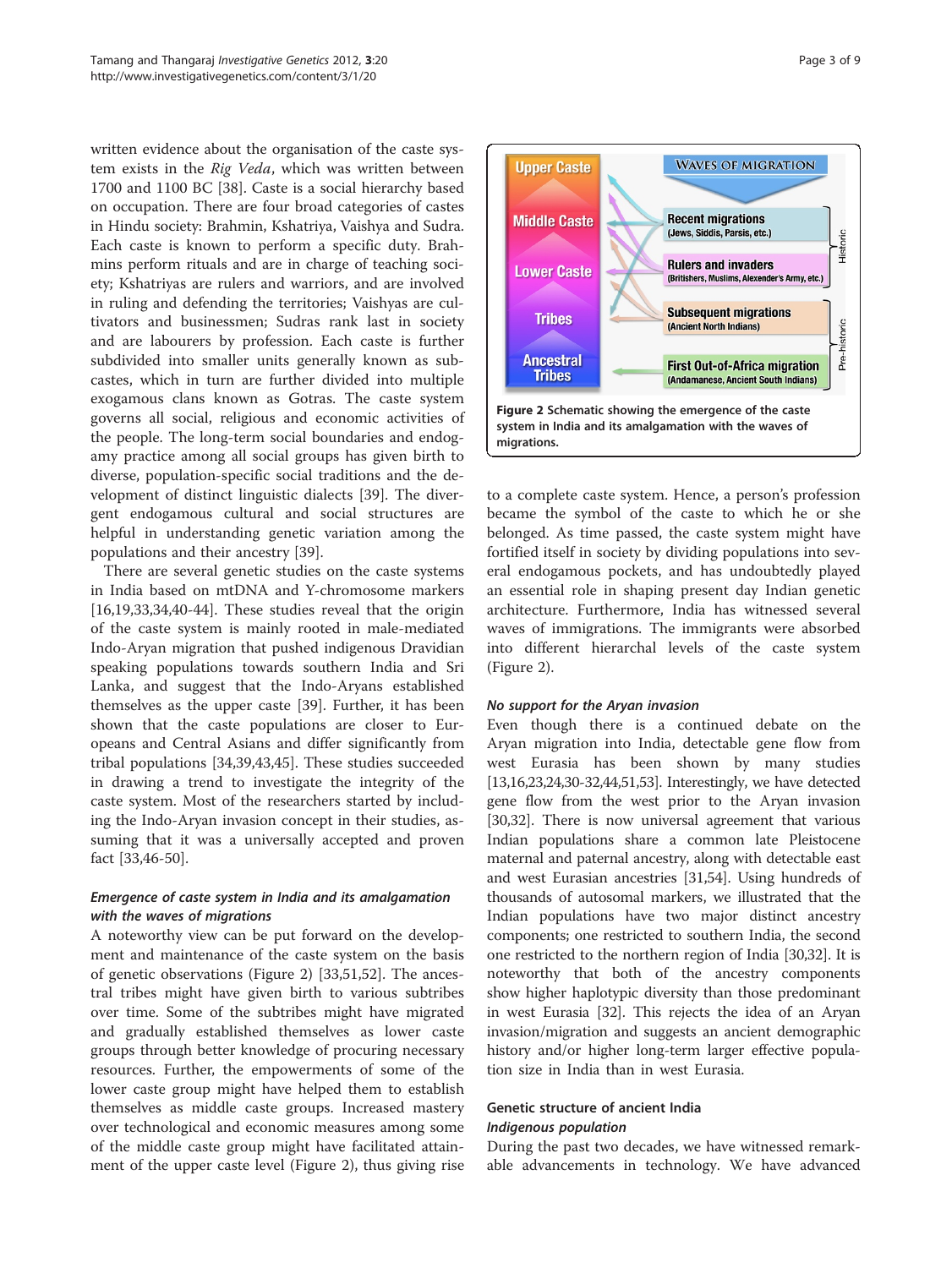from low resolution genetic markers to high throughput whole genome sequencing. Despite these advancements, studies using high density markers were lacking in the Indian scenario. Therefore, we made an attempt to extensively study various Indian populations using Affymetrix (SNP 6.0) array [[30\]](#page-7-0).

We predicted that the present day Indian populations might have arisen from a relatively small group of ancestors with limited gene flow and long term isolation. We also predicted that there might have been two ancestral groups in prehistoric India: an ancestral North Indian (ANI) population distantly related to those in the Middle East, Central Asia and Europe (30% to 70%), and an ASI population not related to groups outside India. We estimated that the ASI populations showed 39% to 71% ANI ancestry. Thus, the extant Indian populations are admixtures of both ANI and ASI. Interestingly, indigenous Andaman Islanders are the only ASI-related groups without ANI ancestry [[30](#page-7-0)].

### Recent migrants

In addition to the large number of indigenous populations, India has experienced immigration of several populations in the past, further adding to the complexities of Indian population structure. Among the recent migrants, we have extensively studied Siddi, Muslim and Jewish populations inhabiting India.

The Siddis are mainly found in three Indian states - Gujarat, Karnataka and Andhra Pradesh -and have typical African features such as dark skin, curly hair, broad nose, and so on. Historically, it is known that they were brought to India by Portuguese traders between the  $17<sup>th</sup>$ and 19<sup>th</sup> centuries and sold to the Nawabs and the Sultans of India to serve as soldiers and slaves. Earlier, we showed the presence of a Y-chromosome Alu insertion; an African-specific marker, in 40% of Siddis [[55](#page-7-0)]. The mitochondrial DNA hypervariable sequence also confirmed the Siddis' affinity with Africans. However, there was no high resolution study pertaining to the origin, affinity and genetic structure of the Indian Siddis [\[56-58](#page-7-0)]. In an attempt to reveal these issues together, we screened the Siddi populations from the Junagarh district of Gujarat and Uttara Kannad district of Karnataka using mtDNA and Y-chromosomal and high density autosomal markers. Along with Siddis, six populations with geographical proximity to Siddis have also been studied to capture a scenario of gene flow. Our analysis revealed that the Siddi population has a combined ancestry (that is, 70% African and 30% Indian and European) [\[24](#page-6-0)]. We further estimated that the Siddis have admixed with the neighbouring Indian populations for about 200 years ago (eight generations). Our genetic finding coincides with the historical record of the arrival of Siddi people in India [[24\]](#page-6-0).

Y-chromosome results revealed the presence of African-specific haplogroups. Further, extensive investigation on Y-STRs revealed that the Siddis are the direct descendants of the Bantu-speakers of sub-Saharan Africa. We observed an Indian-specific gene pool in Siddis but the Siddi-specific gene pool was not observed in neighbouring Indian populations. This firmly suggests the unidirectional gene flow from the Indian population to the Siddis, confirming the rigidity of the Indian social structure [\[24\]](#page-6-0). We also predicted that the approximate number of males Siddis who reached India between the  $17<sup>th</sup>$  and  $19<sup>th</sup>$  centuries was about 1,500.

Another well-documented recent migration is that of the Muslim population. The Arab Muslims established their first kingdom in India by conquering Sindh in 711 AD [[59,60\]](#page-7-0). During the  $13<sup>th</sup>$  century, a Turkic kingdom was established in Delhi and in the  $16<sup>th</sup>$  century the famous Mughal Empire appeared in India. The Muslim immigrations were especially male-mediated in the form of invaders from Iran and Arabia. The majority of the present day Indian Muslims are believed to be the descendants of converts from local Hindu (caste and tribal) populations. Thus, we undertook an extensive study among Indian Muslims from diverse geographical regions to trace their genetic structure, origin and affinity using Y-chromosome and mtDNA markers. Even though we observed their genetic affinity with indigenous Indian non-Muslim populations, a small frequency of the Middle Eastern ancestry was also noticed. Therefore, the genetic analysis of Indian Muslims shows the spread of Muslims in India was mainly mediated by cultural adaptation linked with minor gene flow from the Middle East [[61,62\]](#page-7-0).

# Discrepancy between linguistic affiliation and genetic signature

Each linguistic group in India has a strong genetic affinity between its members. Therefore, any recent change in language could be reflected in the genome. When people move from one place to another, as per human tendency, they try to adapt themselves to the new place. Over time, some of the migrants adopt the local language for better communication and, in turn, for better living. Thus, language shift is a phenomenon where a new language is adopted by a population with virtually no influence on their genetic make-up. There are several examples of language shift around the world [[63-](#page-7-0)[65](#page-8-0)]. In India, we have documented two case studies, where linguistic affiliation and gene pool reveal different scenarios.

In India, the first evidence of inconsistency between language and gene pool was noticed by us among the Hindi (Indo-European)-speaking Mushar population [[52\]](#page-7-0). mtDNA and Y-chromosomal datasets of this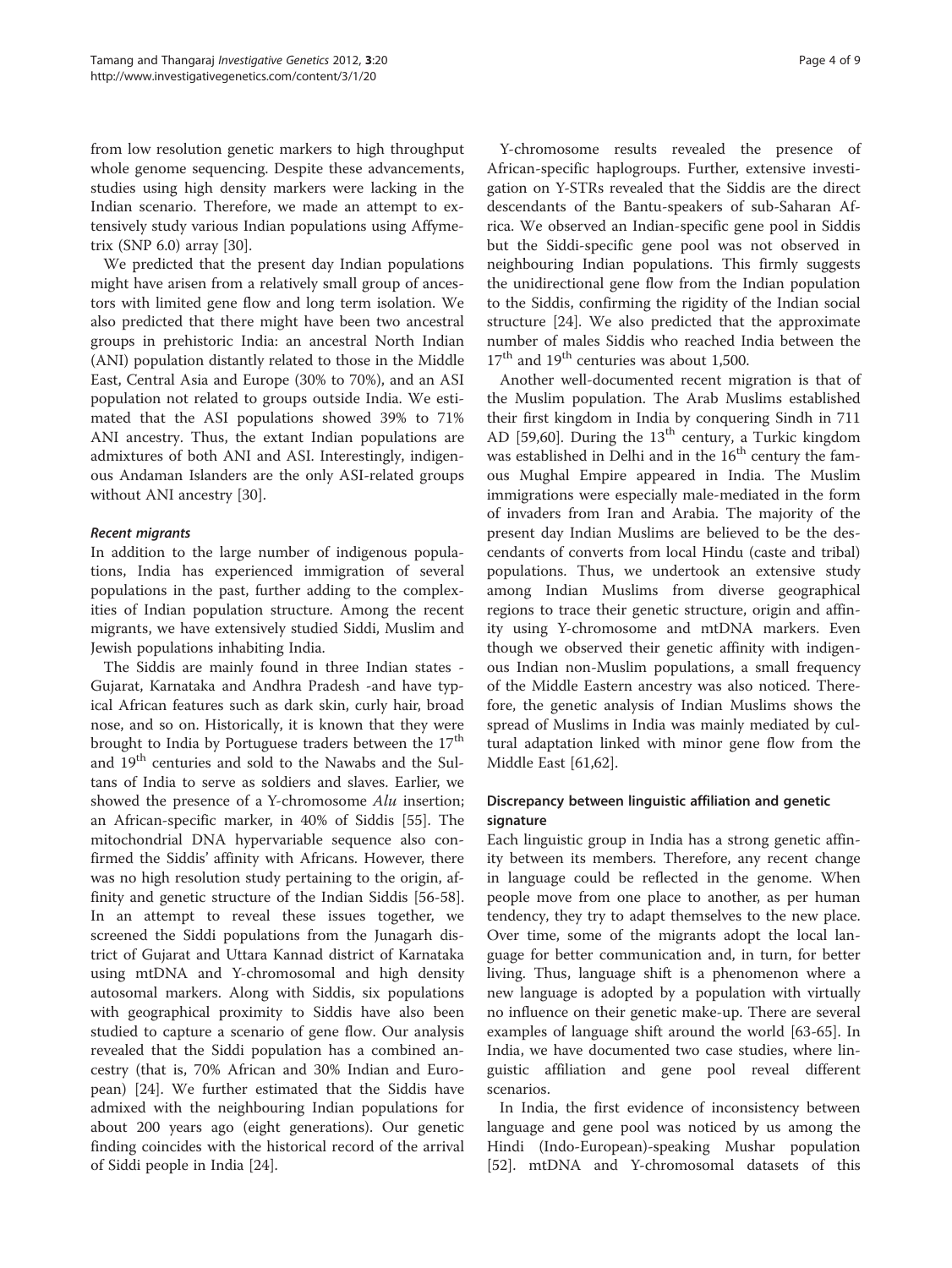population were compared with those of the neighbouring Indo-European- and Austroasiatic-speaking populations of similar traditional social status. mtDNA analysis revealed the presence of both Austroasiatic and Indo-European haplogroups. However, the Austroasiaticspecific haplogroups were observed in higher frequencies. A similar scenario was noticed with Y-chromosomal marker data. Further, principal component analysis revealed a closer genetic affinity to the Austroasiatic (Mundari) populations than to the neighbouring Hindi-speaking populations. This showed that the Mushar population was originally an Austroasiatic group (genetically) but linguistically, it is an Indo-European population [\[52\]](#page-7-0). The rapid loss of original tongue was facilitated by the schooling of Mushar children in the Indo-European language-based schools [[52](#page-7-0)].

The second evidence of discrepancy was observed among the Bharia tribe of the central Indian state of Madhya Pradesh. We carried out an extensive characterization of genetic ancestry of Bharia, a Dravidian speaking group, and its Indo-European-speaking neighbours (Bhil and Sahariya) along with other Austroasiatic-speaking groups. mtDNA analysis showed the presence of lineages that are commonly found among the Austroasiatic groups [\[54,](#page-7-0)[66](#page-8-0)]. In addition, Y-chromosomal biallelic markers also revealed a high frequency of the Austroasiatic-specific haplogroup in Bharia. Further, principal component analysis showed a strong genetic affinity of Bharia with the Austroasiatic (Munda) group [[23](#page-6-0)]. The gene flow from the Munda group was also confirmed by analysis of the Y-STRs haplotype sharing. The autosomal markers also established the Austroasiatic gene pool among Bharia. Hence, in a landscape like India, the linguistic label of a population does not unequivocally follow the genetic footprints [[23\]](#page-6-0).

# The origin of Austroasiatic speakers

There are 104 million Austroasiatic speakers around the globe. There exist two major branches of the Austroasiatic language in India. The Munda branch is mostly spoken by eastern, northeastern, and central Indians, and the Khasi-Aslian branch is located in Meghalaya and (Andaman) Nicobar Islands [\[67](#page-8-0)]. There are disputes on the geographic origin of the Austroasiatic language family [[27,](#page-7-0)[68-71](#page-8-0)]. The first hypothesis places the origin of Austroasiatic speakers in Southeast Asia with a later dispersal to South Asia during the Neolithic period [\[72](#page-8-0)]. The second hypothesis advocates pre-Neolithic origins and dispersal of this language family from South Asia [[68\]](#page-8-0). The main lacuna in previous studies was the absence of extensive sampling from both Southeast Asia and India, and a smaller number of markers used. Therefore, to test the two alternative models, we performed combined analysis of uniparentally inherited markers and one million common SNP loci from the nuclear genome [[27\]](#page-7-0). Our result showed higher diversity of haplogroup M95-O2a with an older coalescent time of 17,000 to 28,000 years ago in Southeast Asia samples than in their Indian counterparts, supporting the first of the two hypotheses. A principal component analysis and structure-like analysis on autosomal loci showed a more complex population history of Austroasiatic speakers in India. Thus, we propose that the Austroasiatic speakers in India dispersed from Southeast Asia, followed by extensive sex-specific admixture with local Indian populations [[27\]](#page-7-0).

# Endogamy as a barrier to the general perception about patrilocality and matrilocality

The presence of both patrilocal and matrilocal societies further adds to the complexities of the Indian social structure. The societies in which a woman moves to her husband's home after marriage are called patrilocal societies, and the societies in which a man moves to his wife's home is a matrilocal society. Thus, these social customs are expected to have an impact on the patterns of genetic variation among the population of a given region. It is indeed observed that there is localization of male-specific Y-chromosomal variants and wide dispersal of female-specific mtDNA variants in patrilocal societies and vice versa in matrilocal societies [[73-75](#page-8-0)]. However, Indian societies are strictly endogamous and have very rigid social customs. Therefore, marriage always takes places within a population, and these different patterns of genetic variations among patrilocal and matrilocal Indian populations are not the expected Indian scenario. We, along with other researchers [[76\]](#page-8-0), have analysed 10 patrilocal and five matrilocal Indian populations. We collectively suggest that there is an insignificant difference between the patrilocal and matrilocal societies. Hence, the patterns of genetic variation in humans are not always universal, but depend on local cultural practice [\[76\]](#page-8-0).

# Unique genetic variations in Indian populations and their implications

### Implications in health and disease

Several boundaries acting at different levels within the Indian populations have added to the human diversity in the country. Indian populations have been shaped by a long-term genetic isolation of different populations that predates the caste system in India. The allele frequency differences between the groups in India are larger than those in Europe, reflecting strong founder effects whose signatures have been preserved for thousands of years due to firm social customs and strict endogamy. We therefore predict that there is an excess of population and region-specific diseases in India. This prediction is well correlated with several population- or region-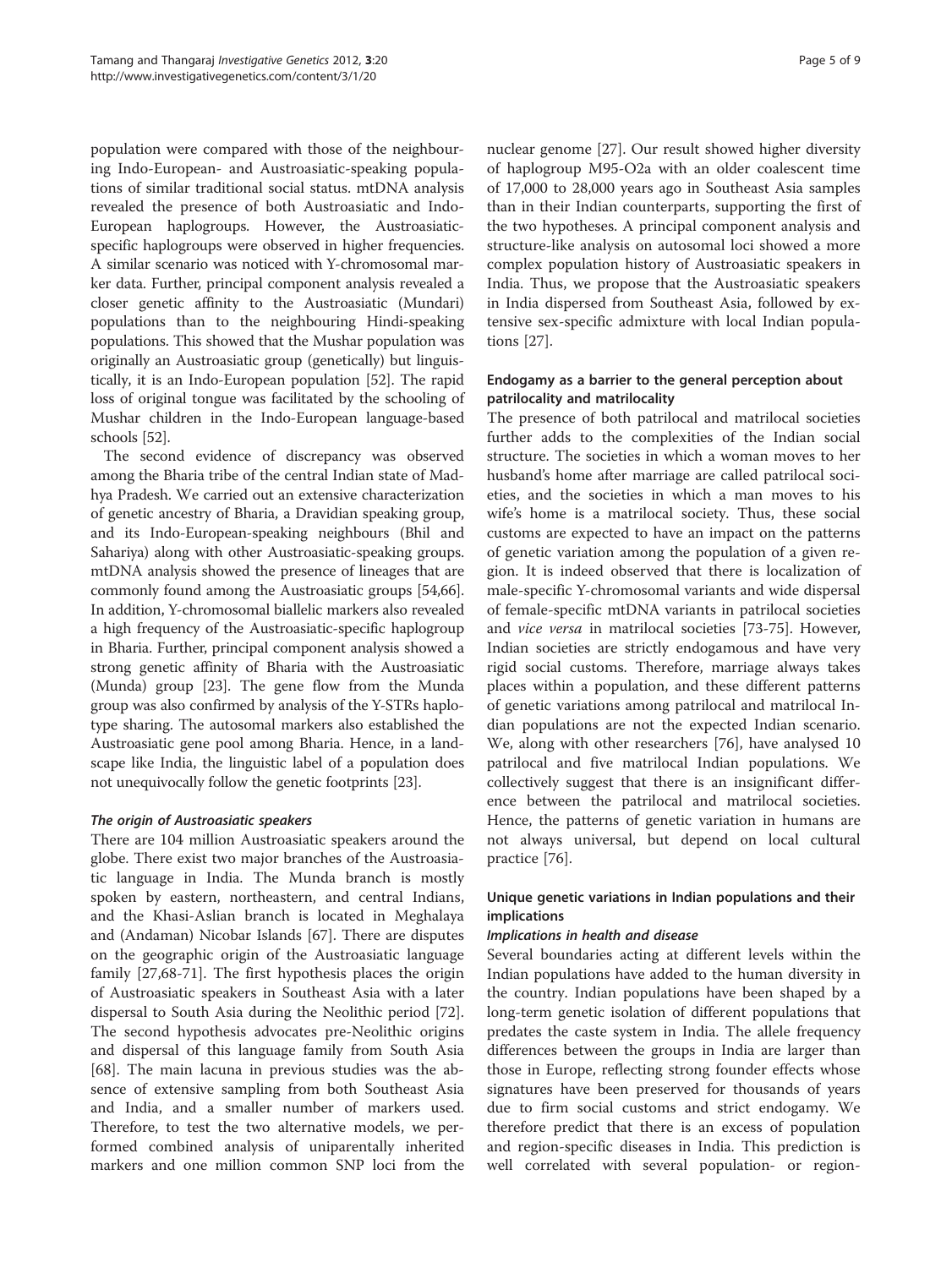specific diseases and medical conditions, for example, Madras motor neuron disease [\[77,78\]](#page-8-0), Handigodu disease [\[79,80](#page-8-0)], and pseudocholinesterase deficiency among Vysyas [\[81,82](#page-8-0)]. Further, our study on high density markers in 142 samples from 30 ethnic groups in India predicted the positive selection of MSTN and DOK5 genes, which have potential implications in lipid metabolism and the aetiology of type 2 diabetes in Indians [[32\]](#page-7-0).

Our previous study revealed that the deletion of 25 bp in the myosin binding protein-C3 gene (MYBPC3) is associated with inheritable cardiomyopathies in India due to skipping of wild type exon 33 [\[83\]](#page-8-0). We also demonstrated that this mutation accounts for 45% of cardiac deaths in India from sudden heart attack. This mutation is widely distributed (4.5%) across India, but was not found in the tribes of Andaman and Nicobar Islands and northeastern populations of India, who have different ancestry. We have screened this mutation in the worldwide population, representing 26 countries, and found this mutation only in the populations of India, Pakistan, Sri Lanka, Indonesia and Malaysia (South and Southeast Asian countries). We further estimated that this mutation probably originated in India about 33,000 years ago.

We have also observed the implications of the admixture of ethnically diverse populations, who have undergone selection processes through environmental influence. The best example is the Siddis, the Indo-African population, whose admixture with the neighbouring Indian populations has remarkable medical and social implications. The A-variant of the G6PD gene that gives protection against malaria is commonly found in Africa. Even though the Siddis have African origin, the A-variant was found only in 10% of the Siddi individuals. This is primarily because of their admixture with the neighbouring Indian populations, which in turn has diluted the frequency of the A-variant. This makes the present day Siddis more susceptible to malaria than their African ancestors.

The differences in disease rates between populations are largely due to the frequency differences in diseasecausing genetic variants. It is said that these genetic variants occur frequently on chromosome segments inherited from the ancestral population with the higher disease-variant frequency [[84\]](#page-8-0). Thus, efficient mapping of disease-causing variants are improved if the divergence between the ancestral populations is large. A large difference in the prevalence of the disease between the ancestral and derived populations adds to the successfully mapping of disease-causing variants, which is more often observed in the case of the admixed populations [[85\]](#page-8-0). A study on the Indian populations spanning African descendants has shown the importance of admixture in mapping the diseases [\[85\]](#page-8-0). A significant enrichment of processes related to ion-channel activity and

cadherin genes was found. Selection in ion channel genes among populations of African ancestry can be explained by the fact that this population resides in an extremely saline region of the country [[85\]](#page-8-0). This finding was similar to results regarding African Americans, where the family of genes related to ion channels, cadherins, and calmodulins, had disproportionate influence on hypertension and associated complications [\[86\]](#page-8-0).

#### Forensic implication

The structure of the Indian population also has implications in forensic genetics. Highly polymorphic STR markers provided by Applied Biosystems, Foster City, CA, USA, and Promega, Madison, WI, USA are being extensively used for medicolegal purposes. The abilities of these markers to differentiate individuals are quite efficient. However, the strict endogamy practices and small population size of some Indian populations has presented a potential challenge to the efficiency of these methods. For example, three Y-STRs loci were found to be monomorphic for Onges, and one for Nicobarese people [\[35\]](#page-7-0). There may be more cases in different endogamous Indian populations. Therefore, it is difficult to distinguish individuals using only commercially available marker sets. Thus, further refinement of commonly used STRs is necessary to differentiate each individual to its best possible resolution.

The amelogenin gene, which is present on both X and Y chromosomes differs in size. This fact has been widely used in forensic casework and prenatal diagnosis to identify sex; however, regarding the same marker among the diverse Indian populations, we have observed a deletion of Y-chromosome-specific amelogenin in 1.85% of Indian males [\[87](#page-8-0)]. These individuals would have been considered female through routine analysis, thus creating a massive misinterpretation of fact. Therefore, considering the false consequences of the result obtained by only using the amelogenin marker, we suggest the use of additional Y-chromosome markers for unambiguous gender identification.

In a mass disaster or crime investigation, genetic markers play a major role in victim identification. We have shown earlier that every Indian population forms a separate cluster [\[30](#page-7-0)]. Therefore, by using a larger number of SNPs (for example, Affymetrix 6.0 array), it is possible to distinguish every population involved. The Y-chromosomal and mitochondrial markers used in classifying the individuals into haplogroups can also be used to elucidate additional facts.

### Conclusions

Based on the extensive genetic studies carried out on different Indian populations, we infer that each of them is a genetically distinct ethnic population in part due to high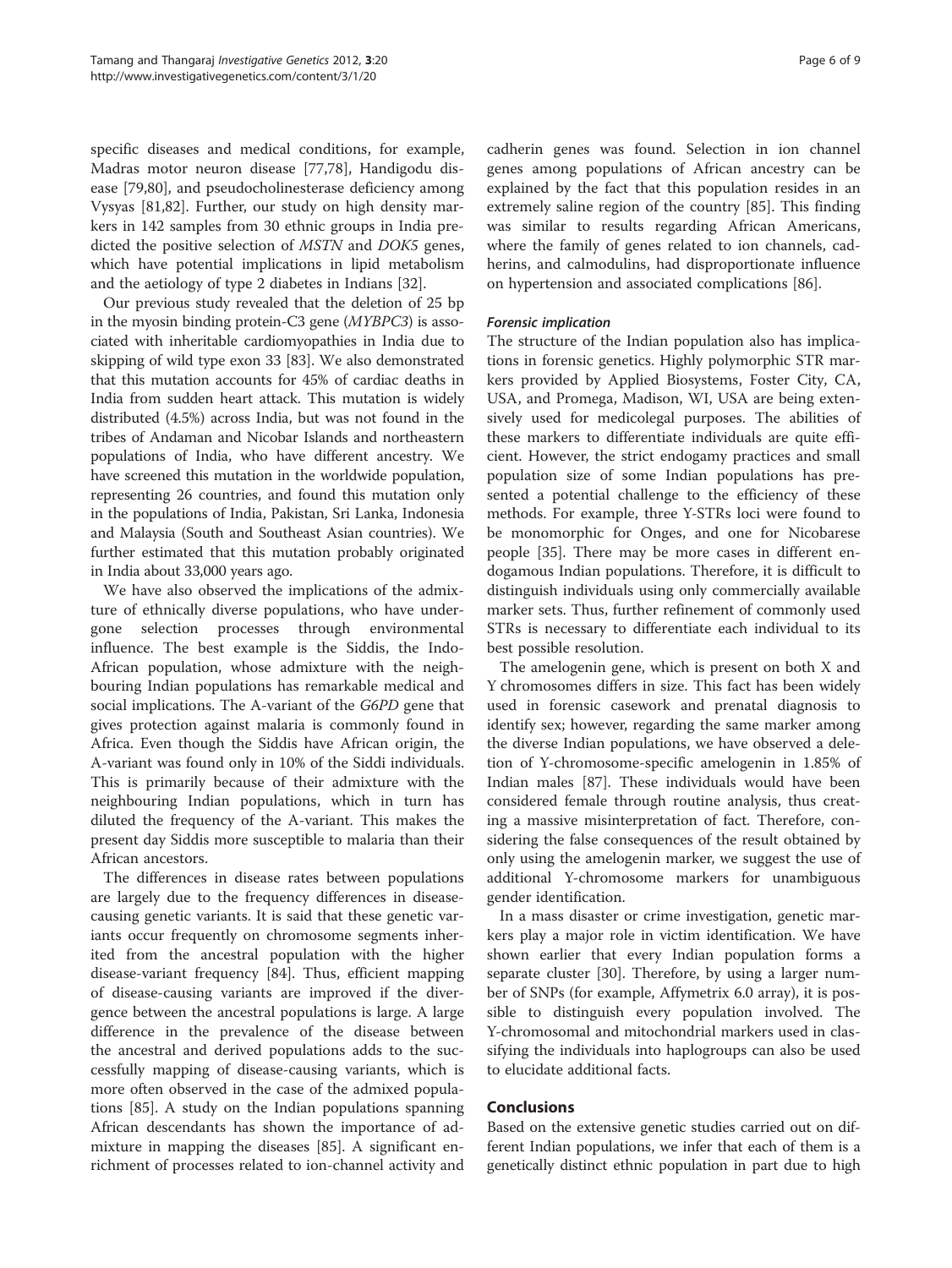<span id="page-6-0"></span>levels of endogamy. High resolution genetic studies revealed the in situ origin of several deep-rooting mtDNA lineages in India, suggesting that Indian populations are genetically unique and harbour the second highest genetic diversity after Africans. The genomic complexity brought on by endogamous practice for thousands of years, language shifts and sex-specific admixture are highly challenging to study and need further, extensive genetic characterization. The complex genomic architecture of Indian populations adds difficulty in understanding diseases and implementing preventive measures. The accumulation of various mutations due to endogamy leads to recessive diseases in the Indian population, which further increases the total disease burden of the country. Several questions pertaining to the origin of the caste system, the arrival and spread of the major language families and finding disease-associated genetic variants require effective approaches combining various disciplines such as archaeology, historical linguistics, genetics, bioinformatics and pharmacology. Even though studies with high density markers have added much to the knowledge about the Indian populations, whole genome approaches are expected to answer many of the existing questions.

#### Abbreviations

ANI: ancestral North Indian; ASI: ancestral South Indian; bp: base pairs; mtDNA: mitochondrial DNA; SNP: single nucleotide polymorphism; STR: short tandem repeat; YBP: years before present.

#### Competing interests

The authors declare that they have no competing interests.

#### Authors' contributions

RT and KT wrote the manuscript and performed graphical work. Both the authors read and approved the final manuscript.

#### Acknowledgements

We thank all our national and international collaborators for their continuous cooperation and efficient team work. Appreciation is due for valuable contributions from the students of various universities across the country. We also thank Dr. Gyaneshwer Chaubey for his valuable suggestions, and Dr. B N Sarkar for providing census on tribe/caste ratio. KT is supported by the Council of Scientific and Industrial Research (CSIR), India. The financial support of Department of Biotechnology (DBT), India and Department of Science and Technology (DST), India are gratefully acknowledged.

#### Received: 9 May 2012 Accepted: 7 August 2012 Published: 1 October 2012

#### References

- 1. Census of India. 2001. http://censusindia.gov.in/.
- 2. Census of India. 2011. http://censusindia.gov.in/.
- 3. Abbi A: Endangered languages of the Andaman Islands. München: Lincom Europa; 2006.
- 4. Thangaraj K, Chaubey G, Kivisild T, Reddy AG, Singh VK, Rasalkar AA, Singh L: Reconstructing the origin of Andaman Islanders. Science 2005, 308:996.
- 5. Cavalli-Sforza LL: The DNA revolution in population genetics. Trends Genet 1998, 14:60–65.
- 6. Yotova V, Lefebvre JF, Kohany O, Jurka J, Michalski R, Modiano D, Utermann G, Williams SM, Labuda D: Tracing genetic history of modern humans using X-chromosome lineages. Hum Genet 2007, 122:431–443.
- 7. Scholz CA, Johnson TC, Cohen AS, King JW, Peck JA, Overpeck JT, Talbot MR, Brown ET, Kalindekafe L, Amoako PY, Lyons RP, Shanahan TM,

Castañeda IS, Heil CW, Forman SL, McHargue LR, Beuning KR, Gomez J, Pierson J: East African megadroughts between 135 and 75 thousand years ago and bearing on early-modern human origins. Proc Natl Acad Sci U S A 2007, 104:16416-16421.

- 8. Macaulay V, Hill C, Achilli A, Rengo C, Clarke D, Meehan W, Blackburn J, Semino O, Scozzari R, Cruciani F, Taha A, Shaari NK, Raja JM, Ismail P, Zainuddin Z, Goodwin W, Bulbeck D, Bandelt HJ, Oppenheimer S, Torroni A, Richards M: Single, rapid coastal settlement of Asia revealed by analysis of complete mitochondrial genomes. Science 2005, 308:1034–1036.
- 9. Clarkson C, Petraglia M, Korisettar R, Haslam M, Boivin N, Crowther A, Ditchfield P, Fuller D, Miracle P, Harris C, Connell K, James H, Koshy J: The oldest and longest enduring microlithic sequence in India: 35 000 years of modern human occupation and change at the Jwalapuram Locality 9 rockshelter. Antiquity 2009, 83(320):326–348.
- 10. Petraglia M, Korisettar R, Boivin N, Clarkson C, Ditchfield P, Jones S, Koshy J, Lahr MM, Oppenheimer C, Pyle D, Roberts R, Schwenninger JL, Arnold L, White K: Middle Paleolithic assemblages from the Indian subcontinent before and after the Toba super-eruption. Science 2007, 317:114–116.
- 11. Patnaik R, Chauhan P: India at the cross-roads of human evolution. J Biosci 2009, 34:729.
- 12. Patnaik R, Chauhan PR, Rao MR, Blackwell BA, Skinner AR, Sahni A, Chauhan MS, Khan HS: New geochronological, paleoclimatological, and archaeological data from the Narmada Valley hominin locality, central India. J Hum Evol 2009, 56:114–133.
- 13. Kivisild T, Rootsi S, Metspalu M, Mastana S, Kaldma K, Parik J, Metspalu E, Adojaan M, Tolk HV, Stepanov V, Gölge M, Usanga E, Papiha SS, Cinnioğlu C, King R, Cavalli-Sforza L, Underhill PA, Villems R: The genetic heritage of the earliest settlers persists both in Indian tribal and caste populations. Am J Hum Genet 2003, 72:313–332.
- 14. Endicott P, Metspalu M, Stringer C, Macaulay V, Cooper A, Sanchez JJ: Multiplexed SNP typing of ancient DNA clarifies the origin of Andaman mtDNA haplogroups amongst South Asian tribal populations. PLoS One 2006, 1:e81.
- 15. Endicott P, Gilbert MT, Stringer C, Lalueza-Fox C, Willerslev E, Hansen AJ, Cooper A: The genetic origins of the Andaman Islanders. Am J Hum Genet 2003, 72:178–184.
- 16. Sengupta S, Zhivotovsky LA, King R, Mehdi SQ, Edmonds CA, Chow CE, Lin AA, Mitra M, Sil SK, Ramesh A, Usha Rani MV, Thakur CM, Cavalli-Sforza LL, Majumder PP, Underhill PA: Polarity and temporality of high-resolution y-chromosome distributions in India identify both indigenous and exogenous expansions and reveal minor genetic influence of Central Asian pastoralists. Am J Hum Genet 2006, 78:202–221.
- 17. Underhill PA, Myres NM, Rootsi S, Metspalu M, Zhivotovsky LA, King RJ, Lin AA, Chow CE, Semino O, Battaglia V, Kutuev I, Järve M, Chaubey G, Ayub Q, Mohyuddin A, Mehdi SQ, Sengupta S, Rogaev EI, Khusnutdinova EK, Pshenichnov A, Balanovsky O, Balanovska E, Jeran N, Augustin DH, Baldovic M, Herrera RJ, Thangaraj K, Singh V, Singh L, Majumder P, et al: Separating the post-Glacial coancestry of European and Asian Y chromosomes within haplogroup R1a. Eur J Hum Genet 2010, 18:479–484.
- 18. Majumder PP: The human genetic history of South Asia. Curr Biol 2010, 20:R184–R187.
- 19. Basu A, Mukherjee N, Roy S, Sengupta S, Banerjee S, Chakraborty M, Dey B, Roy M, Roy B, Bhattacharyya NP, Roychoudhury S, Majumder PP: Ethnic India: a genomic view, with special reference to peopling and structure. Genome Res 2003, 13:2277–2290.
- 20. Chakrabarti CS, Roy M, Sengupta NK, Lalthantluanga R, Majumder PP: Genetic relationships among some tribal groups inhabiting the north-eastern, eastern and sub-Himalayan regions of India. Ann Hum Genet 2002, 66:361–368.
- 21. Mukherjee N, Nebel A, Oppenheim A, Majumder PP: High-resolution analysis of Y-chromosomal polymorphisms reveals signatures of population movements from Central Asia and West Asia into India. J Genet 2001, 80:125-135.
- 22. Roychoudhury S, Roy S, Basu A, Banerjee R, Vishwanathan H, Usha Rani MV, Sil SK, Mitra M, Majumder PP: Genomic structures and population histories of linguistically distinct tribal groups of India. Hum Genet 2001, 109:339–350.
- 23. Sharma G, Tamang R, Chaudhary R, Singh VK, Shah AM, Anugula S, Rani DS, Reddy AG, Eaaswarkhanth M, Chaubey G, Singh L, Thangaraj K: Genetic affinities of the central Indian tribal populations. PLoS One 2012, 7:e32546.
- 24. Shah AM, Tamang R, Moorjani P, Rani DS, Govindaraj P, Kulkarni G, Bhattacharya T, Mustak MS, Bhaskar LV, Reddy AG, Gadhvi D, Gai PB,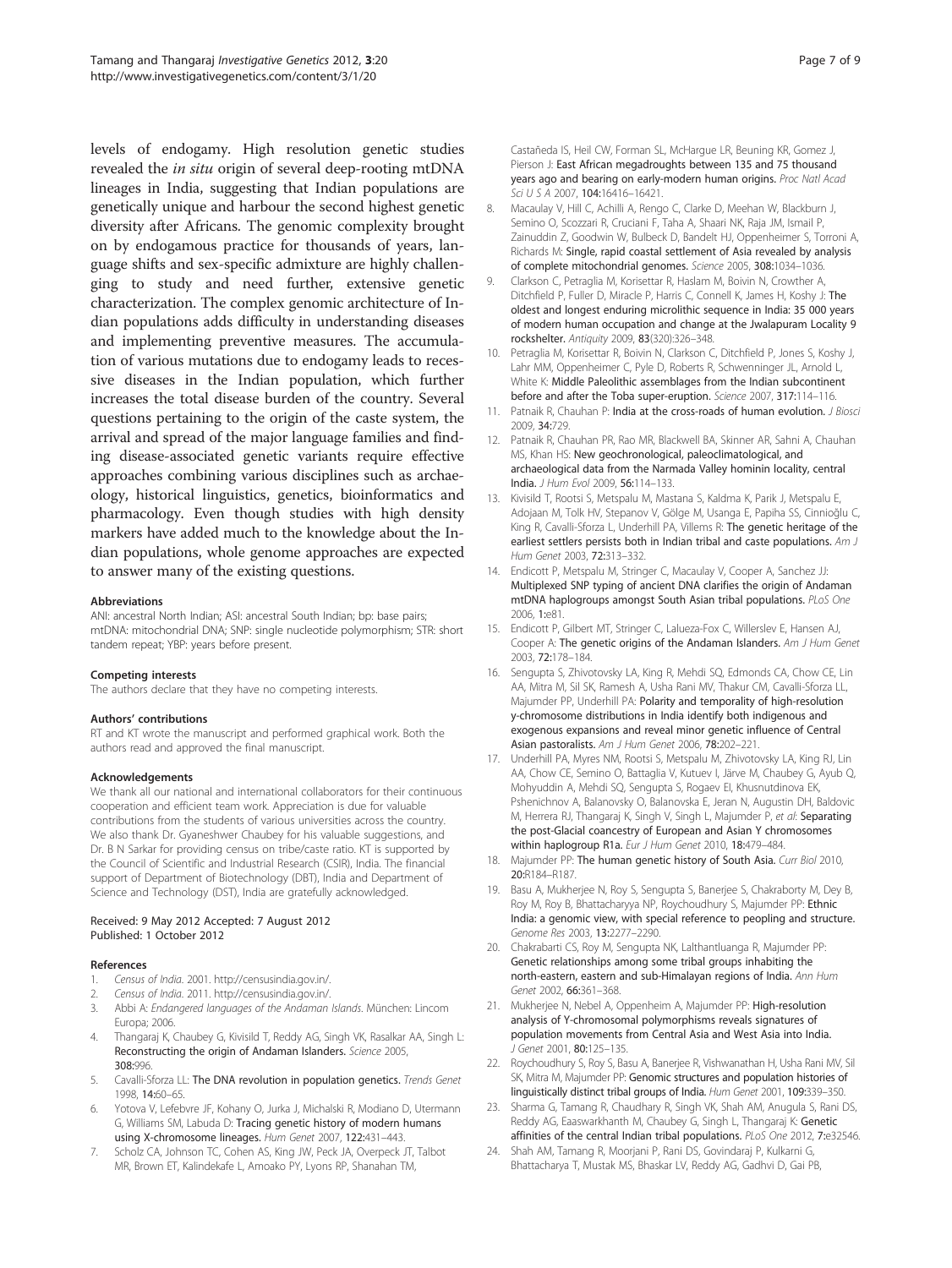<span id="page-7-0"></span>Chaubey G, Patterson N, Reich D, Tyler-Smith C, Singh L, Thangaraj K: Indian Siddis: African descendants with Indian admixture. Am J Hum Genet 2011, 89:154–161.

- 25. Thangaraj K, Naidu BP, Crivellaro F, Tamang R, Upadhyay S, Sharma VK, Reddy AG, Walimbe SR, Chaubey G, Kivisild T, Singh L: The influence of natural barriers in shaping the genetic structure of Maharashtra populations. PLoS One 2010, 5:e15283.
- 26. Thangaraj K, Chaubey G, Singh VK, Vanniarajan A, Thanseem I, Reddy AG, Singh L: In situ origin of deep rooting lineages of mitochondrial Macrohaplogroup 'M' in India. BMC Genomics 2006, 7:151.
- 27. Chaubey G, Metspalu M, Choi Y, Magi R, Romero IG, Soares P, van Oven M, Behar DM, Rootsi S, Hudjashov G, Mallick CB, Karmin M, Nelis M, Parik J, Reddy AG, Metspalu E, van Driem G, Xue Y, Tyler-Smith C, Thangaraj K, Singh L, Remm M, Richards MB, Lahr MM, Kayser M, Villems R, Kivisild T: Population genetic structure in Indian Austroasiatic speakers: the role of landscape barriers and sex-specific admixture. Mol Biol Evol 2011, 28:1013–1024.
- 28. Gayden T, Cadenas AM, Regueiro M, Singh NB, Zhivotovsky LA, Underhill PA, Cavalli-Sforza LL, Herrera RJ: The Himalayas as a directional barrier to gene flow. Am J Hum Genet 2007, 80:884–894.
- 29. Behar DM, Yunusbayev B, Metspalu M, Metspalu E, Rosset S, Parik J, Rootsi S, Chaubey G, Kutuev I, Yudkovsky G, Khusnutdinova EK, Balanovsky O, Semino O, Pereira L, Comas D, Gurwitz D, Bonne-Tamir B, Parfitt T, Hammer MF, Skorecki K, Villems R: The genome-wide structure of the Jewish people. Nature 2010, 466:238–242.
- 30. Reich D, Thangaraj K, Patterson N, Price AL, Singh L: Reconstructing Indian population history. Nature 2009, 461:489–494.
- 31. Metspalu M, Kivisild T, Metspalu E, Parik J, Hudjashov G, Kaldma K, Serk P, Karmin M, Behar DM, Gilbert MT, Endicott P, Mastana S, Papiha SS, Skorecki K, Torroni A, Villems R: Most of the extant mtDNA boundaries in south and southwest Asia were likely shaped during the initial settlement of Eurasia by anatomically modern humans. BMC Genet 2004, 5:26.
- 32. Metspalu M, Romero IG, Yunusbayev B, Chaubey G, Mallick CB, Hudjashov G, Nelis M, Magi R, Metspalu E, Remm M, Pitchappan R, Singh L, Thangaraj K, Villems R, Kivisild T: Shared and unique components of human population structure and genome-wide signals of positive selection in South Asia. Am J Hum Genet 2011, 89:731–744.
- 33. Thanseem I, Thangaraj K, Chaubey G, Singh VK, Bhaskar LV, Reddy BM, Reddy AG, Singh L: Genetic affinities among the lower castes and tribal groups of India: inference from Y chromosome and mitochondrial DNA. BMC Genet 2006, 7:42.
- 34. Bamshad M, Kivisild T, Watkins WS, Dixon ME, Ricker CE, Rao BB, Naidu JM, Prasad BV, Reddy PG, Rasanayagam A, Papiha SS, Villems R, Redd AJ, Hammer MF, Nguyen SV, Carroll ML, Batzer MA, Jorde LB: Genetic evidence on the origins of Indian caste populations. Genome Res 2001, 11:994–1004.
- 35. Thangaraj K, Singh L, Reddy AG, Rao VR, Sehgal SC, Underhill PA, Pierson M, Frame IG, Hagelberg E: Genetic affinities of the Andaman Islanders, a vanishing human population. Curr Biol 2003, 13:86–93.
- 36. Barik SS, Sahani R, Prasad BV, Endicott P, Metspalu M, Sarkar BN, Bhattacharya S, Annapoorna PC, Sreenath J, Sun D, Sanchez JJ, Ho SY, Chandrasekar A, Rao VR: Detailed mtDNA genotypes permit a reassessment of the settlement and population structure of the Andaman Islands. Am J Phys Anthropol 2008, 136:19–27.
- 37. Wang HW, Mitra B, Chaudhuri TK, Palanichamy MG, Kong QP, Zhang YP: Mitochondrial DNA evidence supports northeast Indian origin of the aboriginal Andamanese in the Late Paleolithic. J Genet Genomics 2011, 38:117–122.
- 38. Rao RP, Yadav N, Vahia MN, Joglekar H, Adhikari R, Mahadevan I: Entropic evidence for linguistic structure in the Indus script. Science 2009, 324:1165.
- 39. Chaubey G: The demographic history of India: a perspective based on genetic evidence, PhD thesis. University of Tartu and Estonian Biocentre; 2010:45–49.
- 40. Wells RS, Yuldasheva N, Ruzibakiev R, Underhill PA, Evseeva I, Blue-Smith J, Jin L, Su B, Pitchappan R, Shanmugalakshmi S, Balakrishnan K, Read M, Pearson NM, Zerjal T, Webster MT, Zholoshvili I, Jamarjashvili E, Gambarov S, Nikbin B, Dostiev A, Aknazarov O, Zalloua P, Tsoy I, Kitaev M, Mirrakhimov M, Chariev A, Bodmer WF: The Eurasian heartland: a continental perspective on Y-chromosome diversity. Proc Natl Acad Sci U S A 2001, 98:10244–10249.
- 41. Quintana-Murci L, Krausz C, Zerjal T, Sayar SH, Hammer MF, Mehdi SQ, Ayub Q, Qamar R, Mohyuddin A, Radhakrishna U, Jobling MA, Tyler-Smith C,

McElreavey K: Y-chromosome lineages trace diffusion of people and languages in southwestern Asia. Am J Hum Genet 2001, 68:537–542.

- 42. Cordaux R, Deepa E, Vishwanathan H, Stoneking M: Genetic evidence for the demic diffusion of agriculture to India. Science 2004, 304:1125.
- 43. Cordaux R, Aunger R, Bentley G, Nasidze I, Sirajuddin SM, Stoneking M: Independent origins of Indian caste and tribal paternal lineages. Curr Biol 2004, 14:231–235.
- 44. Sahoo S, Singh A, Himabindu G, Banerjee J, Sitalaximi T, Gaikwad S, Trivedi R, Endicott P, Kivisild T, Metspalu M, Villems R, Kashyap VK: A prehistory of Indian Y chromosomes: evaluating demic diffusion scenarios. Proc Natl Acad Sci U S A 2006, 103:843–848.
- 45. Bamshad MJ, Watkins WS, Dixon ME, Jorde LB, Rao BB, Naidu JM, Prasad BV, Rasanayagam A, Hammer MF: Female gene flow stratifies Hindu castes. Nature 1998, 395:651-652.
- Quintana-Murci L, Chaix R, Wells RS, Behar DM, Sayar H, Scozzari R, Rengo C, Al-Zahery N, Semino O, Santachiara-Benerecetti AS, Coppa A, Ayub Q, Mohyuddin A, Tyler-Smith C, Qasim Mehdi S, Torroni A, McElreavey K: Where west meets east: the complex mtDNA landscape of the southwest and Central Asian corridor. Am J Hum Genet 2004, **74:**827-845.
- 47. Sharma S, Saha A, Rai E, Bhat A, Bamezai R: Human mtDNA hypervariable regions, HVR I and II, hint at deep common maternal founder and subsequent maternal gene flow in Indian population groups. J Hum Genet 2005, 50:497–506.
- 48. Zerjal T, Pandya A, Thangaraj K, Ling EY, Kearley J, Bertoneri S, Paracchini S, Singh L, Tyler-Smith C: Y-chromosomal insights into the genetic impact of the caste system in India. Hum Genet 2007, 121:137–144.
- 49. Ayub Q, Tyler-Smith C: Genetic variation in South Asia: assessing the influences of geography, language and ethnicity for understanding history and disease risk. Brief Funct Genomic Proteomic 2009, 8:395–404.
- 50. Chakravarti A: Human genetics: tracing India's invisible threads. Nature 2009, 461:487–488.
- 51. Chaubey G, Metspalu M, Kivisild T, Villems R: Peopling of South Asia: investigating the caste-tribe continuum in India. Bioessays 2007, 29:91–100.
- 52. Chaubey G, Metspalu M, Karmin M, Thangaraj K, Rootsi S, Parik J, Solnik A, Selvi-Rani D, Singh V, Reddy A, Metspalu E, Singh L, Kivisild T, Villems R: Language shift by indigenous population: a model genetic study in South Asia. Int J Hum Genet 2008, 8:41–50.
- 53. Kivisild T, Bamshad MJ, Kaldma K, Metspalu M, Metspalu E, Reidla M, Laos S, Parik J, Watkins WS, Dixon ME, Papiha SS, Mastana SS, Mir MR, Ferak V, Villems R: Deep common ancestry of Indian and western-Eurasian mitochondrial DNA lineages. Curr Biol 1999, 9:1331–1334.
- 54. Chaubey G, Karmin M, Metspalu E, Metspalu M, Selvi-Rani D, Singh VK, Parik J, Solnik A, Naidu BP, Kumar A, Adarsh N, Mallick CB, Trivedi B, Prakash S, Reddy R, Shukla P, Bhagat S, Verma S, Vasnik S, Khan I, Barwa A, Sahoo D, Sharma A, Rashid M, Chandra V, Reddy AG, Torroni A, Foley RA, Thangaraj K, Singh L, Kivisild T, et al: Phylogeography of mtDNA haplogroup R7 in the Indian peninsula. BMC Evol Biol 2008, 8:227.
- 55. Thangaraj K, Ramana GV, Singh L: Y-chromosome and mitochondrial DNA polymorphisms in Indian populations. Electrophoresis 1999, 20:1743-1747.
- 56. Gauniyal M, Chahal SM, Kshatriya GK: Genetic affinities of the Siddis of South India: an emigrant population of East Africa. Hum Biol 2008, 80:251–270.
- 57. Gauniyal M, Aggarwal A, Kshatriya GK: Genomic structure of the immigrant Siddis of East Africa to southern India: a study of 20 autosomal DNA markers. Biochem Genet 2011, 49:427–442.
- 58. Ramana GV, Su B, Jin L, Singh L, Wang N, Underhill P, Chakraborty R: Y-chromosome SNP haplotypes suggest evidence of gene flow among caste, tribe, and the migrant Siddi populations of Andhra Pradesh, South India. Eur J Hum Genet 2001, 9:695–700.
- 59. Schimmel A: Islam in India and Pakistan. Leiden: Brill; 1982.
- 60. Robb P: A History of India. Houndmills: Palgrave; 2002.
- 61. Eaaswarkhanth M, Dubey B, Meganathan PR, Ravesh Z, Khan FA, Singh L, Thangaraj K, Haque I: Diverse genetic origin of Indian Muslims: evidence from autosomal STR loci. J Hum Genet 2009, 54:340-348.
- 62. Eaaswarkhanth M, Haque I, Ravesh Z, Romero IG, Meganathan PR, Dubey B, Khan FA, Chaubey G, Kivisild T, Tyler-Smith C, Singh L, Thangaraj K: Traces of sub-Saharan and Middle Eastern lineages in Indian Muslim populations. Eur J Hum Genet 2010, 18:354–363.
- 63. Tishkoff SA, Reed FA, Friedlaender FR, Ehret C, Ranciaro A, Froment A, Hirbo JB, Awomoyi AA, Bodo JM, Doumbo O, Ibrahim M, Juma AT, Kotze MJ,